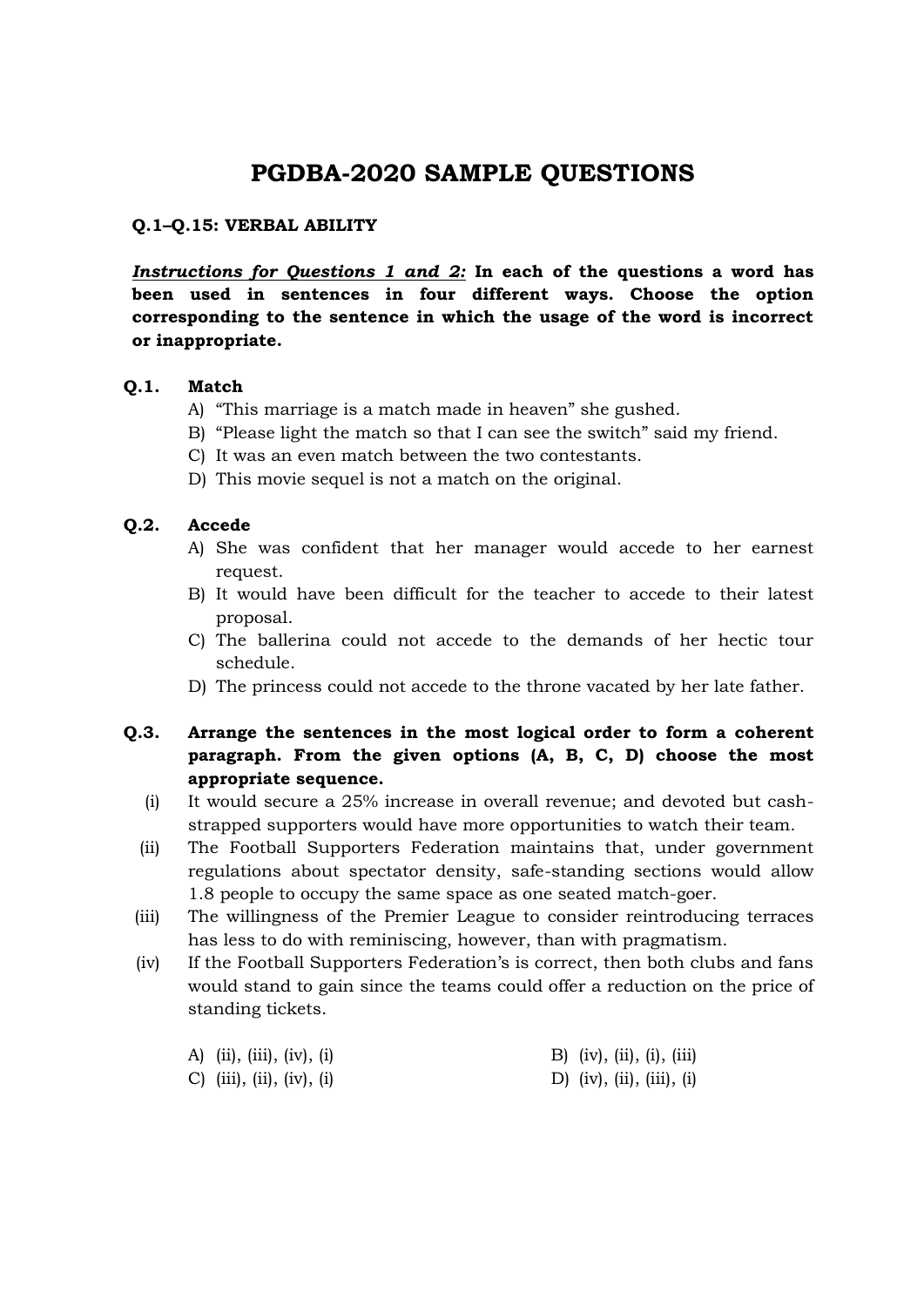- **Q.4. Arrange the sentences in the most logical order to form a coherent paragraph. From the given options (A, B, C, D) choose the most appropriate sequence.**
	- (i) In an integrated market one country might specialise in a high-wage industry with increasing returns to scale and others in areas in which wages are lower.
	- (ii) New models of trade do not imply that close economic integration should cause incomes to converge.
	- (iii) As freer trade expands the size of the market, producers with initial size advantages outcompete rivals.
	- (iv) Firms and places are often subject to economies of scale: they become more productive as they grow larger.

| A) (ii), (iv), (iii), (i) | B) (iv), (ii), (i), (iii) |  |
|---------------------------|---------------------------|--|
| C) (ii), (iv), (i), (iii) | D) (iv), (ii), (iii), (i) |  |

- **Q.5. Arrange the sentences in the most logical order to form a coherent paragraph. From the given options (A, B, C, D) choose the most appropriate sequence.**
	- (i) Taken together, these elements enable developers to discover and build on what works, to jettison what does not work, and, when necessary, to "fail fast"—before they have expended significant resources or large amounts of time on a project.
	- (ii) Over the past few decades, the business world has seen the emergence of several process and product improvement platforms.
	- (iii) Both of those platforms emphasize experimentation and rapid iteration, strong feedback loops that facilitate early and continuous engagement with end users, and the use of minimally designed prototypes to test products or processes.
	- (iv) Examples include human-centred design, a product innovation method developed by the design firm IDEO, and lean experimentation, an entrepreneurship method that originated in Silicon Valley.

| A) (i), (ii), (iii), (iv) | B) (ii), (iv), (iii), (i) |
|---------------------------|---------------------------|
| C) (i), (iv), (ii), (iii) | D) (ii), (i), (iii), (iv) |

# *Instructions for Questions 6 to 9:* **Read the passage and answer the questions that follow.**

There are two main kinds of development agency: the one which tries to introduce specific changes and is mainly interested in material development; and the other which is primarily interested in people. On the whole the first wants to "get things done"; the other to develop the people"s own abilities for leadership, wise judgement and co-operative action. For agencies of the second kind, the material result is less important than the way it is achieved.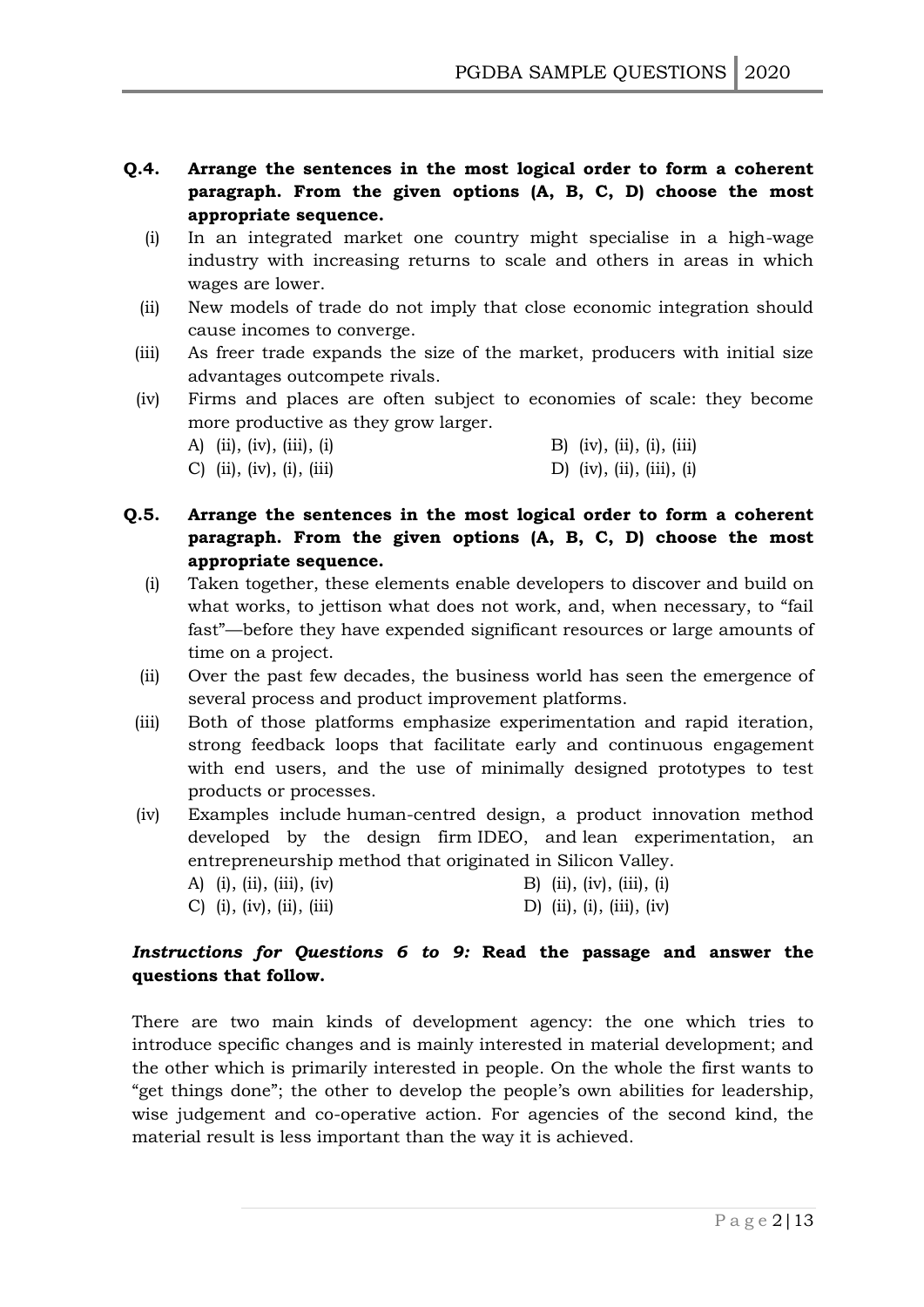Agencies and workers, who themselves decide the specific form development should take, assume, of course, that they know better than the people what the people need. Most social development workers and technical officers have worked on this assumption in the past, and although they were often right they were not always right, for they sometimes made the mistake of assuming that what was good within their own culture was certain to be good in other cultures too. Missionaries, for instance, insisted on their converts wearing clothes because they were used to them themselves, and they established schools with syllabuses that suited the missionaries' own countries, rather than the countries where the schools were built.

Agencies and their workers tend to be more careful nowadays, but experts and specialists trained in Western ways still often make mistakes in cultures other than their own. Agencies everywhere are now realizing that they are risking failure if they assume that their own ideas are right in environments and cultures other than their own. The East African Groundnut Scheme failed because it did not take the local conditions of soil and climate sufficiently into account. The West African Anchau Rural Development Scheme illustrates, less spectacularly, the result of failing to consider the human factor when working in a different culture.

This Scheme was started in 1937 to eradicate sleeping sickness from a part of the Zaria province of the Northern Region of Nigeria. The people in charge made a detailed survey of the area, made detailed studies of the farming conditions in sample hamlets and made a careful census of the people. Indeed, they scientifically examined in minute detail every aspect of the situation that seemed to them important. But it failed because people were thought of as being there "to be done good to" in the mass, but they were not envisaged as persons, each with one's own small world of hopes and fears, who might in some way be consulted.

- **Q.6.** In the passage "development agency" refers to
	- A) the agenda for development
	- B) the freedom of people to participate
	- C) social workers engaged in development activities
	- D) aid organizations engaged in development work
- **Q.7.** According to the author, development agencies who want to "get things" done" are
	- A) interested in economic outcomes and progress for the area
	- B) concerned with initiating specific changes to improve natural conditions in an area
	- C) focused on quantifiable benefits to local communities
	- D) reliant on external experts and consultants for solutions to community issues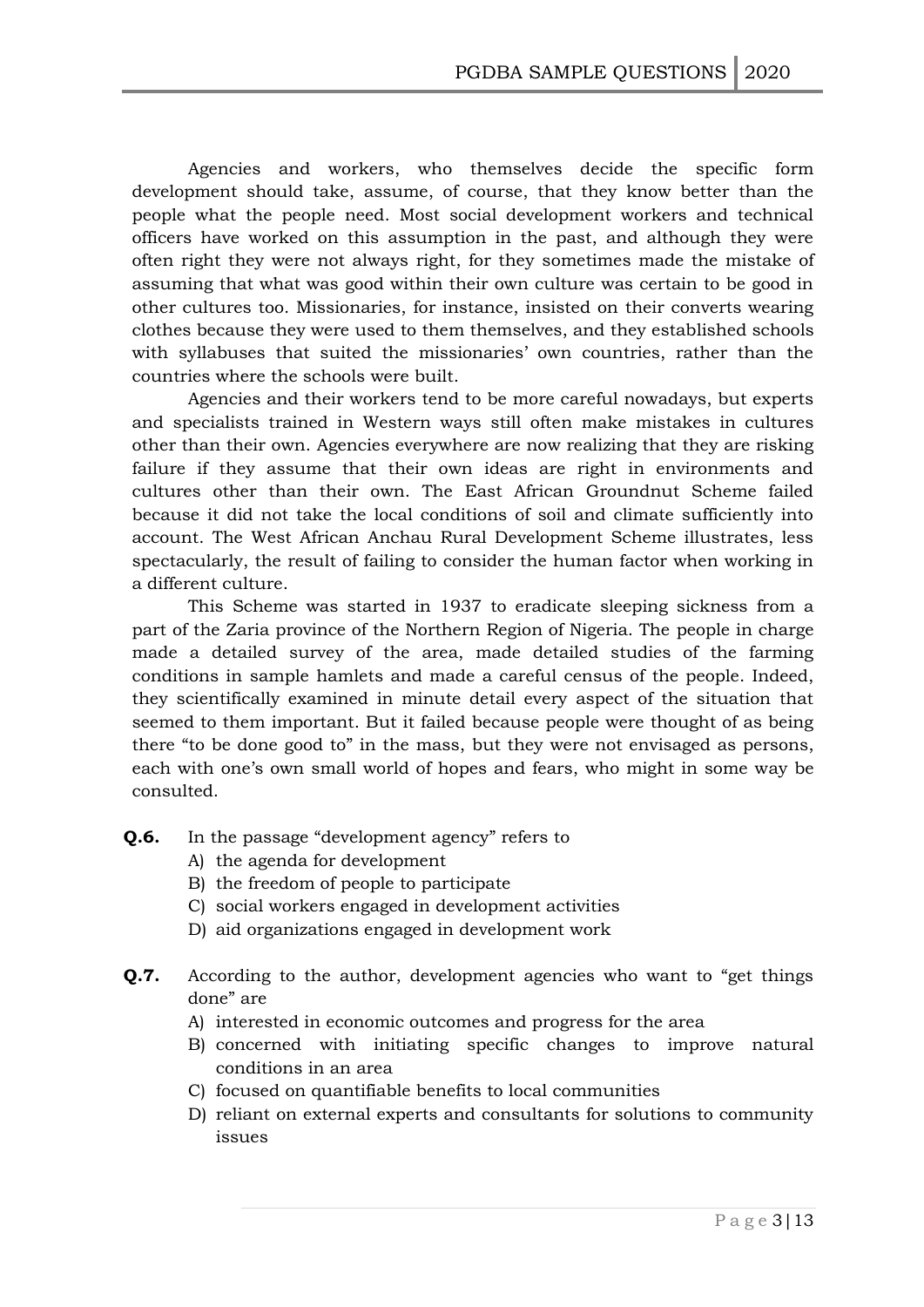- **Q.8.** The West African Anchau Rural Development Scheme failed because
	- A) local conditions were different from those in Western cultures
	- B) the men heading the project went into too much of detail and forgot the big picture
	- C) the project coordinators did not consult or involve local people in the change initiative
	- D) the development experts thought they knew better than the locals, what was required
- **Q.9.** In this passage the main point that the author wants to make is that
	- A) there are two approaches to bringing about change in a community
	- B) western experts are successful in their own cultures but make mistakes in other cultures
	- C) one cannot have a universal approach to development, it has to be nuanced
	- D) involvement and participation of local communities is essential for implementing change

# *Instructions for Questions 10 to 15:* **Read the passage and answer the questions that follow.**

Humans are pretty inventive creatures. That might be cause for optimism about the future of global change. We"ve found solutions to lots of problems in the past. And with a much larger and better-educated population than the world has ever seen — the supply of good ideas can only increase. So innovation will figure out a way to sustainable futures.

But what is innovation? The media and companies routinely equate innovation with shiny new gadgets. In the same spirit, politicians charged with managing economies frequently talk as if all innovation is good. The history of almost any technology, however  $-$  from farming to applied nuclear physics  $$ reveals a mixture of good and bad.

The study of the concept of innovation, and of whether it can be steered, is a relatively recent academic effort. There are three ways that scholars have thought about innovation. The first was basically linear: science begets invention that begets innovation. Physics, for instance, gives us lasers, which give us eventually — compact discs. Result: Growth! Prosperity! Rising living standards for all! From this perspective, it's assumed that science is the basis for long-term growth, and that innovation largely involves commercialisation of scientific discoveries. There is a role for the state, but only in funding the research. The rest can be left to the private sector.

By the 1970s, economists interested in technology and some policymakers were talking about something more complicated: national systems of innovation competing with each other. Such "systems" included measures to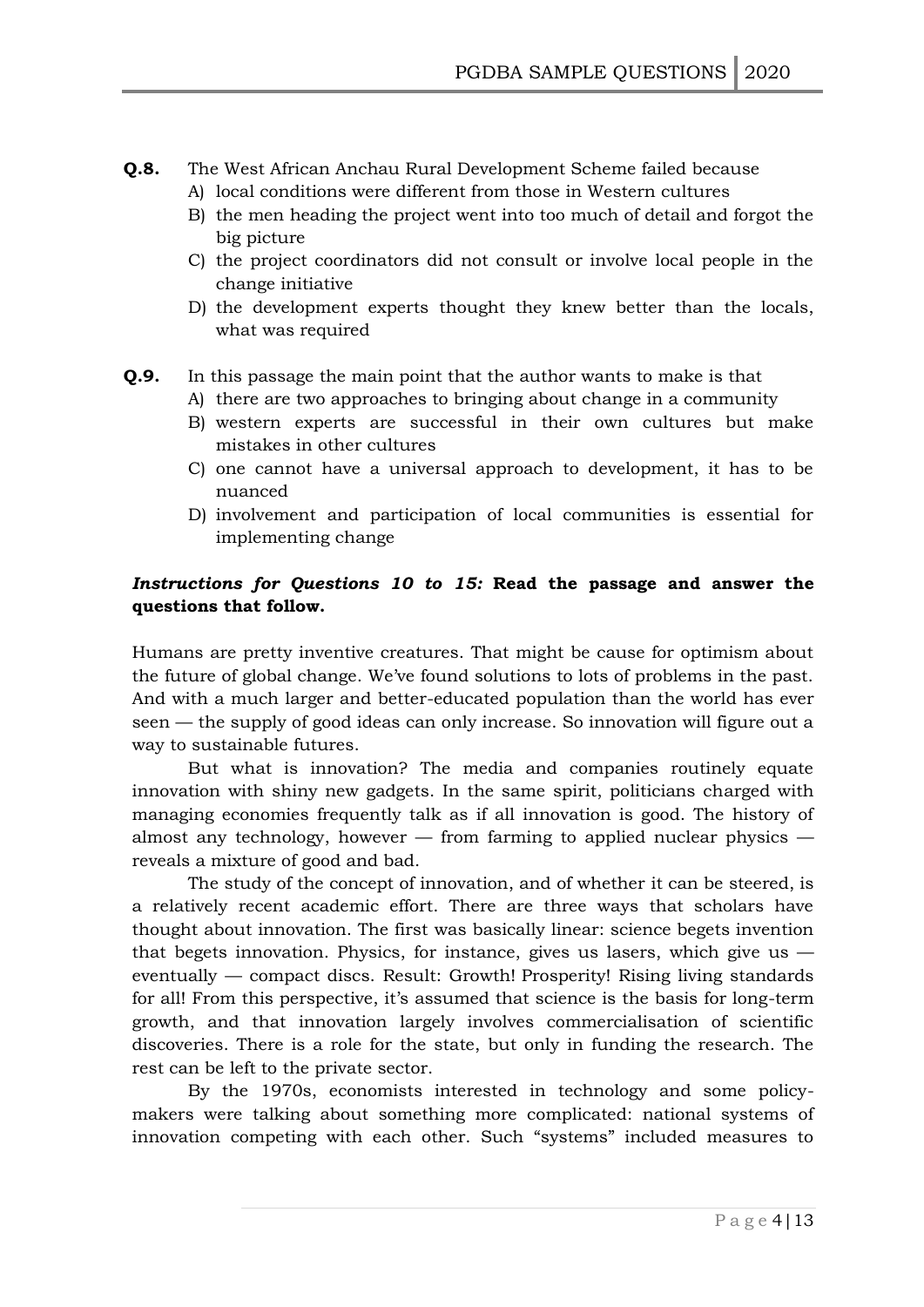promote transfer of technology out of the lab, especially by building links between centres of discovery and technologists and entrepreneurs.

The key failing of these two approaches is that they treat less desirable outcomes of innovation as externalities and are blind to the possibility that they may call for radically different technological priorities. The environmental effects of energy and materials-intensive industries may turn out to be more destructive than we can handle.

Radical system change is a third way to think about innovation. Technological trajectories aren"t pre-ordained: Some paths are chosen at the expense of others. And that"s harder because it needs more than incremental change. The near future is about transformation. The more complex historical and social understanding of innovation now emerging leads to a richer concept of infrastructure, as part of a system with social and technical elements interwoven. An emphasis on the new, the experimental, the innovative — and on promoting social and technical solutions to global problems must overcome the sheer inertia of the systems we have already built — and are often still extending. Aiming for transformation leads to another take on creative destruction; it isn"t enough to promote innovation as creation, the existing system has to be destabilised as well. System shifts of the radical kind envisaged will call for creation of a new infrastructure. But that won't do the job unless the old systems are deliberately removed on roughly the same time-scale. Achieving that will call for a lot more thought about how to if not destroy the old systems, at least set about dismantling them.

- **Q.10.** From the passage we can conclude that the author believes
	- A) science is the only basis for long term growth
	- B) innovations should focus only on transformation
	- C) creative destruction is one way of describing innovation
	- D) science begets invention that begets innovation
- **Q.11.** According to the author, the first two approaches related to the study of innovation are inadequate because
	- A) they treat the negative fallouts as unintended outcomes to be managed separately
	- B) innovation is neither linear nor confined to national systems of innovation
	- C) the priorities of innovation in the first two approaches are inappropriate
	- D) all of the above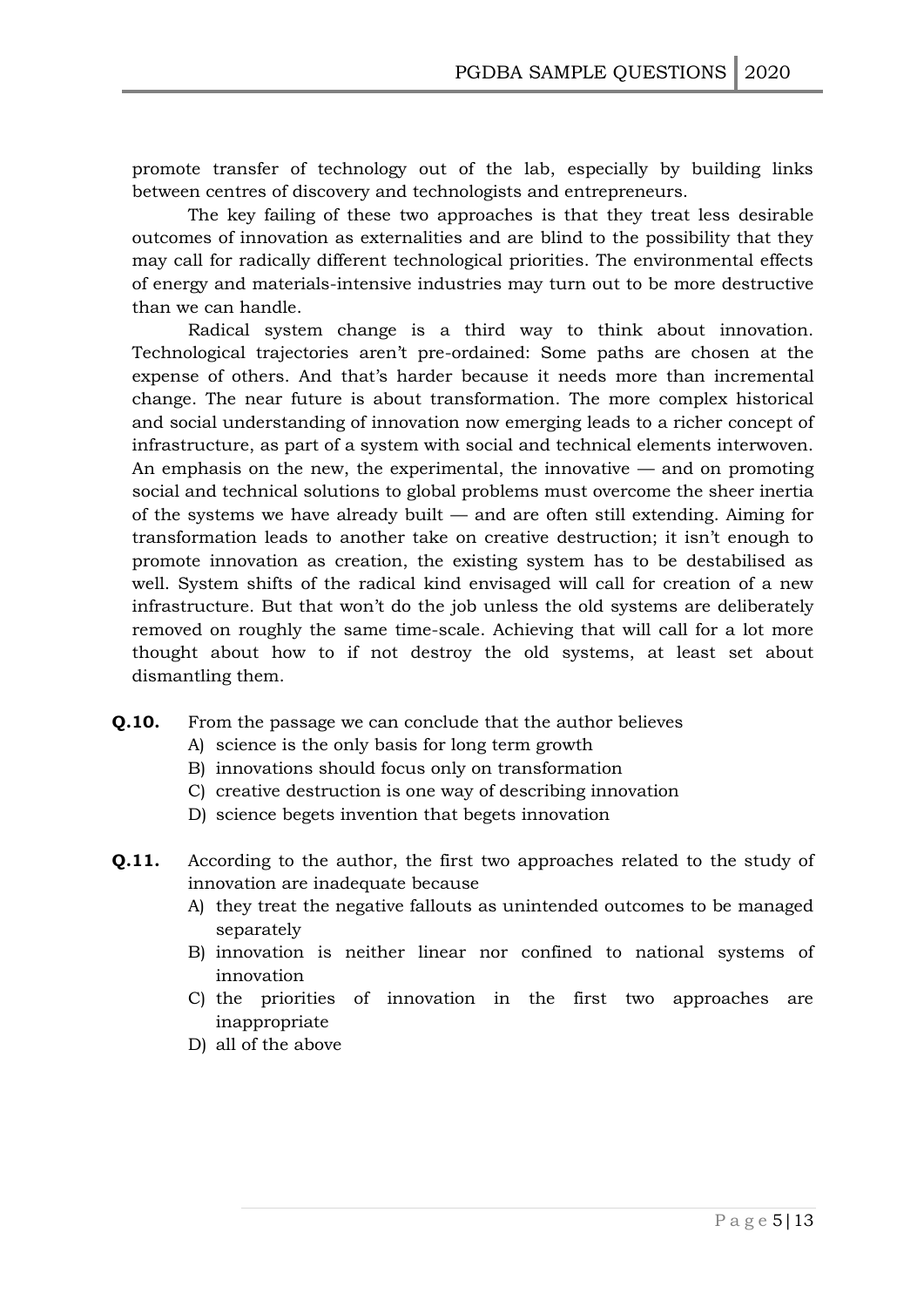- **Q.12.** The key difference between the first and second approaches related to the study of innovation is
	- A) in placing science as the basis for inventions and innovation
	- B) in how they treat the less desirable outcomes of innovations
	- C) in assuming that all innovation is good
	- D) in placing a greater emphasis on the role of government and policy in innovation
- **Q.13.** Which of the following statements best describe the author's view on innovation?
	- A) Innovation will figure out a way to sustainable futures
	- B) Given the destructive potential of incremental innovation we need radical change
	- C) Innovation largely involves commercialisation of scientific discoveries
	- D) For innovation to work, the existing system has to be destabilised
- **Q.14.** By the expression, "The media and companies routinely equate innovation with shiny new gadgets", the author is
	- A) making an assertion about media and companies
	- B) questioning the wisdom of media and companies
	- C) trying to explain why politicians frequently talk as if all innovation is good
	- D) denigrating the commercial approach of media and companies
- **Q.15.** According to the author, radical systems change is primarily about
	- A) reducing the negative environmental effects of energy and materialsintensive industries
	- B) a more complex historical and social understanding of innovation
	- C) transformation concomitant with the creation of a new infrastructure
	- D) experimenting to promote social and technical solutions to global problems

#### **Q.16–Q.20: LOGICAL REASONING**

# *Instructions for Questions 16 to 20.* **Answer the questions based on the following information.**

Examinations were held during the two weeks of January  $-$  Sunday the  $3<sup>rd</sup>$  to Saturday the 16<sup>th</sup>. There was one examination each for the six subjects namely, Sociology, Psychology, Economics, Political Science, Anthropology and Biology. There was no more than one examination on any day. No examinations were held on Saturdays, Sundays and on January 5th, which was a national holiday. Exactly three examinations were held in each week. The Psychology examination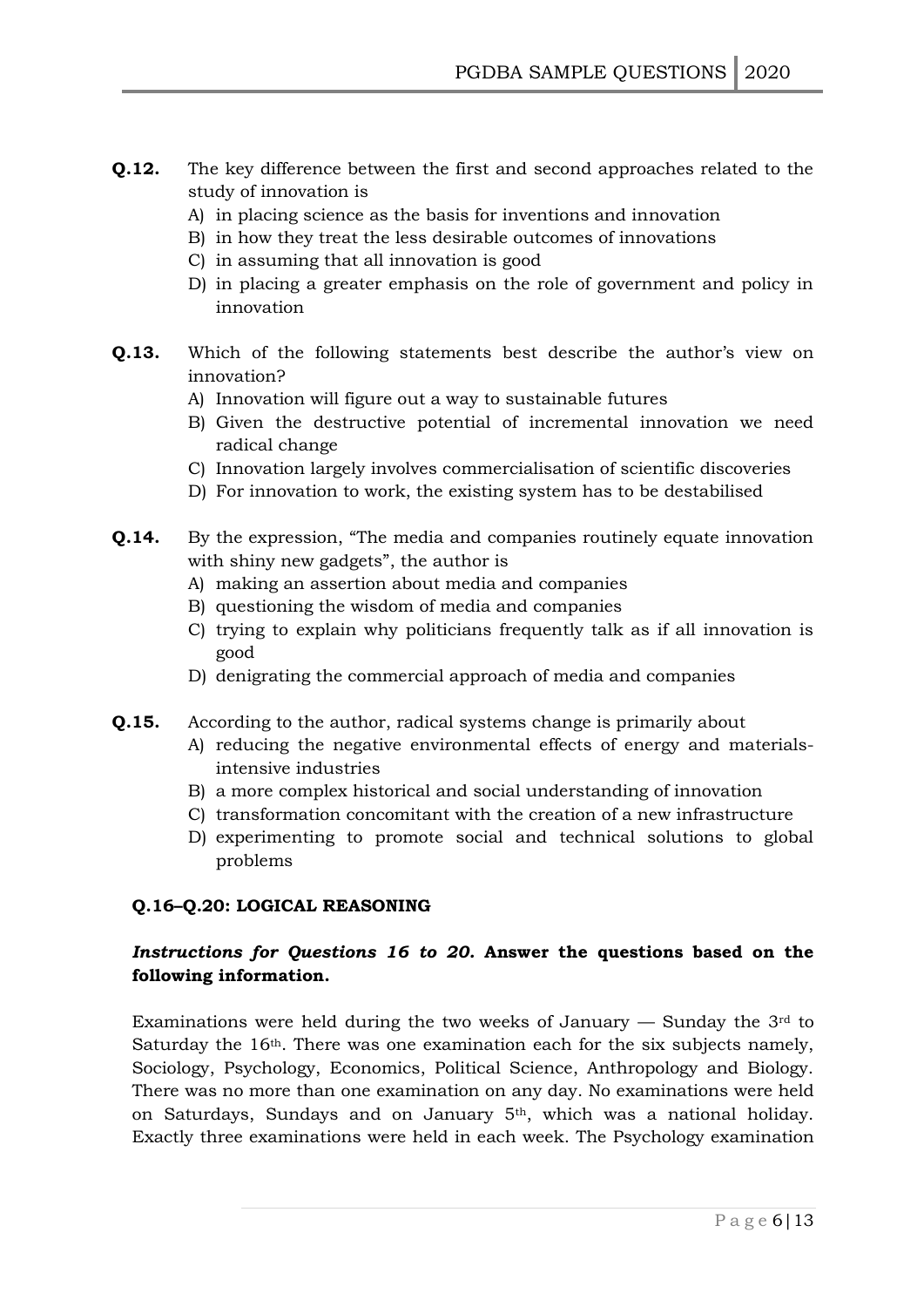was held before the Economics examination, and the Political Science examination was held the day after the Biology examination. The Economics and the Political Science examinations were held on the same day of the week. Similarly, the Sociology and the Psychology examinations were held on the same day of the week. There were no examinations for three days between the Sociology examination and the examination prior to it. The Biology and the Anthropology examinations were held on a Tuesday and a Thursday respectively.

- **Q.16.** On which of the following set of dates were there no examinations?
	- A) 11th, 14th and 15th January
	- B) 8<sup>th</sup>, 14<sup>th</sup> and 15<sup>th</sup> January
	- C) 7th, 14th and 15th January
	- D) 7<sup>th</sup>, 8<sup>th</sup> and 15<sup>th</sup> January

#### **Q.17.** On which of the following dates was the Biology examination held?

- A)  $5<sup>th</sup> January$  B)  $6<sup>th</sup> January$
- C)  $12<sup>th</sup> January$  D)  $13<sup>th</sup> January$
- **Q.18.** Which examination was held on 4th January? A) Sociology B) Psychology C) Political Science D) Biology
- **Q.19.** The number of days (including weekends and holidays, if any) between the Psychology and Anthropology examination is
	- A) One B) Two
	- C) Three D) Four
- **Q.20.** Which examinations were held in the first week?
	- A) Economics, Psychology and Anthropology
	- B) Economics, Political Science and Psychology
	- C) Economics, Political Science and Sociology
	- D) Economics, Political Science and Anthropology

# **Q. 21 – Q. 25: DATA INTERPRETATION AND DATA VISUALIZATION**

# *Instructions for Questions 21 to 25.* **Answer the questions based on the following information.**

The following table gives the urban population of a country and the percentages of total population in rural and urban areas as recorded in the 10-yearly census during 1901-81.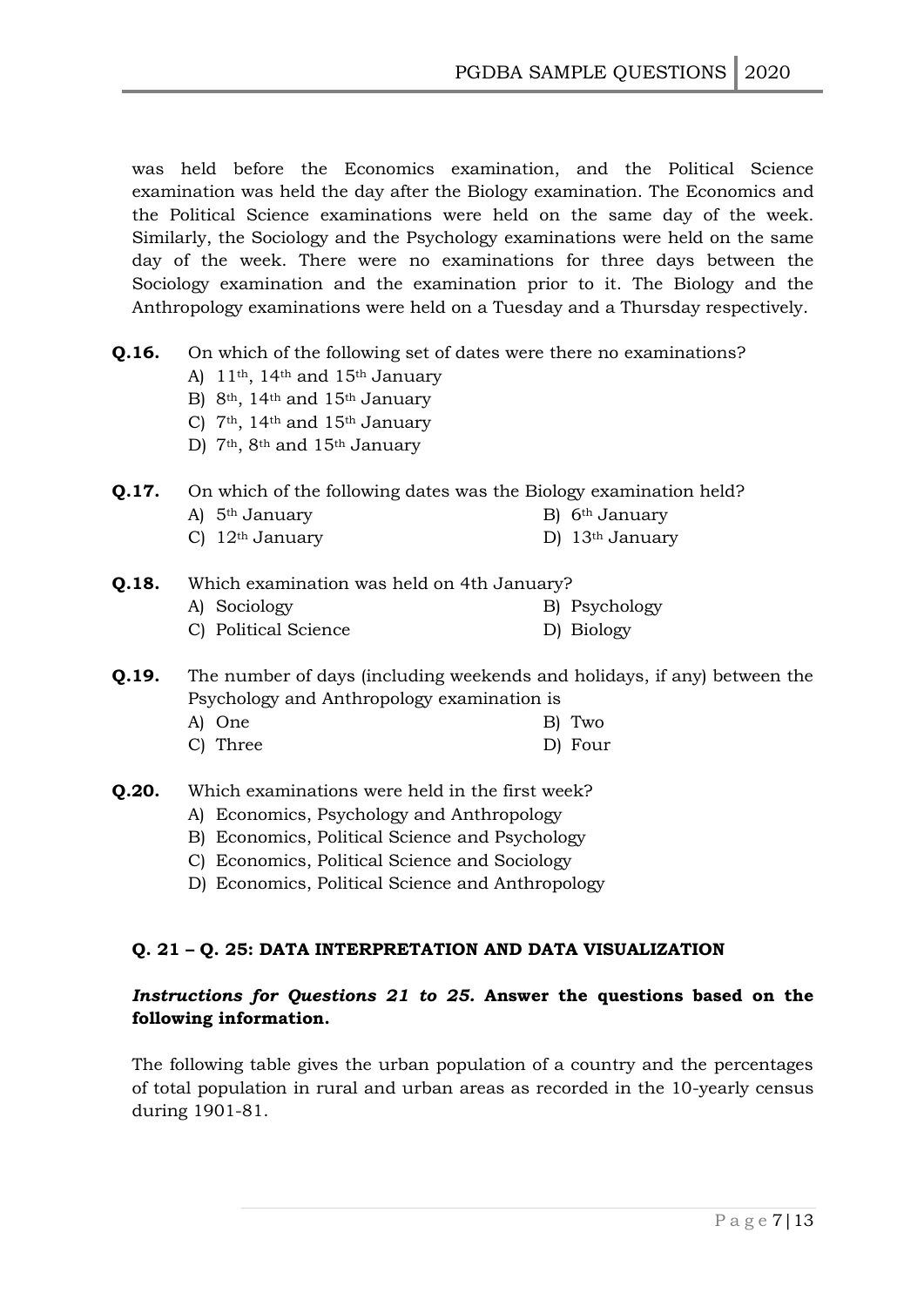| Year         |                                                                                                                                                                                                                                          | Urban                                                                                         |                         | Percentage of              |  |  |  |  |
|--------------|------------------------------------------------------------------------------------------------------------------------------------------------------------------------------------------------------------------------------------------|-----------------------------------------------------------------------------------------------|-------------------------|----------------------------|--|--|--|--|
|              |                                                                                                                                                                                                                                          | Population                                                                                    | <b>Total Population</b> |                            |  |  |  |  |
|              |                                                                                                                                                                                                                                          | (in million)                                                                                  | Rural                   | Urban                      |  |  |  |  |
|              | 1901                                                                                                                                                                                                                                     | 25                                                                                            | 90                      | 10                         |  |  |  |  |
| 1911<br>1921 |                                                                                                                                                                                                                                          | 26                                                                                            | 90                      | 10                         |  |  |  |  |
|              |                                                                                                                                                                                                                                          | 28                                                                                            | 89                      | 11                         |  |  |  |  |
|              | 1931                                                                                                                                                                                                                                     | 33                                                                                            | 88                      | 12                         |  |  |  |  |
|              | 1941                                                                                                                                                                                                                                     | 44                                                                                            | 86                      | 14                         |  |  |  |  |
|              | 1951                                                                                                                                                                                                                                     | 62                                                                                            | 82                      | 18                         |  |  |  |  |
|              | 1961                                                                                                                                                                                                                                     | 79                                                                                            | 82                      | 18                         |  |  |  |  |
|              | 1971                                                                                                                                                                                                                                     | 100                                                                                           | 80                      | 20                         |  |  |  |  |
|              | 1981                                                                                                                                                                                                                                     | 150                                                                                           | 75                      | 25                         |  |  |  |  |
| Q.22.        | A) 500%<br>B) 150% C) 140%<br>D) cannot be determined<br>The percentage increase in density of population in the urban areas<br>between 1951 and 1981 is<br>A) about 60%<br>B) about 250%<br>C) above $500\%$<br>D) cannot be determined |                                                                                               |                         |                            |  |  |  |  |
| Q.23.        | A) 1971-81                                                                                                                                                                                                                               | The largest rate of increase in urban population in a decade during 1901-<br>1981 occurred in | B) 1961-71              | $C)$ 1951-61<br>D) 1941-51 |  |  |  |  |
| Q.24.        | The rate of urban population growth per year during 1901-81 is about<br>A) 0.65 million<br>$B)$ 1.56 million<br>$C)$ 2.65 million<br>$D)$ 15.62 million                                                                                  |                                                                                               |                         |                            |  |  |  |  |
| Q.25.        | The smallest rate of increase in urban population in a decade during                                                                                                                                                                     |                                                                                               |                         |                            |  |  |  |  |

| Table 1. Urban and rural population: 1901-1981 |  |  |  |  |
|------------------------------------------------|--|--|--|--|
|                                                |  |  |  |  |

1921-1961 occurred in A) 1951-61 B) 1941-51 C) 1931-41 D) 1921-31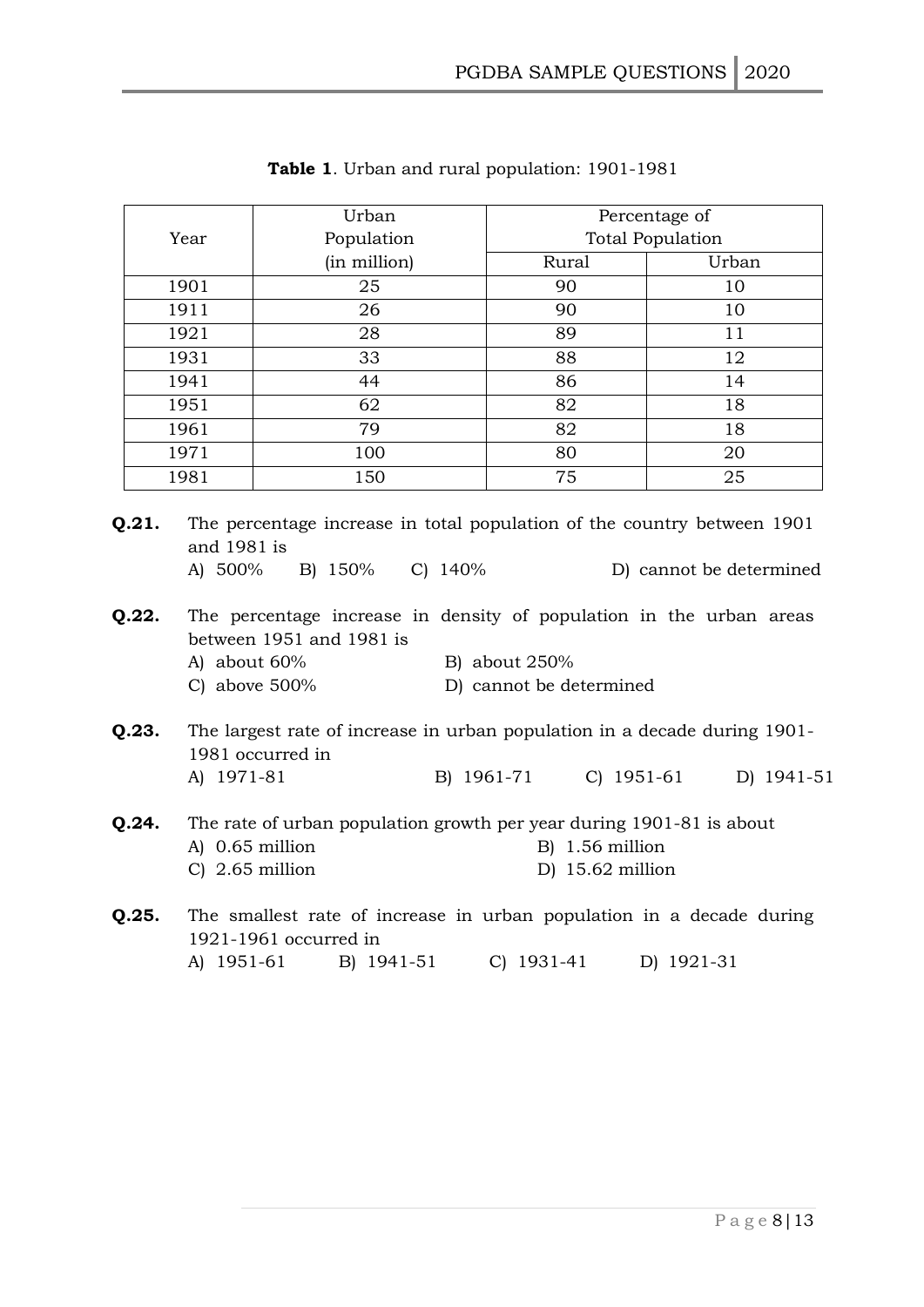#### **Q.26–Q.50: QUANTITATIVE APTITUDE**

#### **In the following,** ℝ **will denote the set of real numbers.**

- **Q.26.** If  $a \in \mathbb{R}$ , then the equations  $x^2 + x + a = 0$  and  $x^2 + ax + 1 = 0$  have a common real root for
	- A) no value of *a*
	- B) exactly one value of  $a$  in the interval  $[0, 2]$
	- C) exactly one value of  $\alpha$  in the interval  $[-3, -1]$
	- D) exactly two values of *a*
- **Q.27.** A man standing x metres north of a tower finds the angle of elevation of its top to be 30°. He then starts walking towards the tower. After walking a distance of *x*/2 metres, he turns east and walks another *x*/2 metres. Then he turns south and walks another *x*/2 metres. The angle of elevation of the top of the tower from his new position is

A) 15° \t\t B) 60° \t\t C) 
$$
\tan^{-1}\sqrt{\frac{2}{3}}
$$
 \t\t D)  $\tan^{-1}\frac{2}{\sqrt{3}}$ 

**Q.28.** Let the equations of two circles  $C_1$  and  $C_2$  be given by  $x^2 + y^2 - 4x - 4y +$  $6 = 0$  and  $x^2 + y^2 - 10x - 10y + k = 0$  respectively, where k is a constant. Suppose that  $C_1$  and  $C_2$  have exactly two common tangents. Then possible values of  $k$  are

- A)  $0 < k < 18$  B)  $18 < k < 42$ C)  $42 < k < 50$  D) None of the above
- **Q.29.** Consider the function

$$
f(x) = \begin{cases} 2x - 1 & \text{if } x < -1 \\ x^2 + 1 & \text{if } -1 \le x \le 1 \\ x + 1 & \text{if } x > 1. \end{cases}
$$

Then

- A)  $f$  is continuous everywhere
- B) *f* is continuous everywhere except  $x = -1$  and  $x = 1$
- C)  $f$  is continuous everywhere except  $x = -1$
- D) f is continuous everywhere except  $x = 1$

$$
Q.30. \quad \text{If}
$$

$$
A_n = \frac{1 \cdot 2 \cdot 3 + 2 \cdot 3 \cdot 4 + 3 \cdot 4 \cdot 5 + \dots \text{ upto } n \text{ terms}}{n(1 \cdot 2 + 2 \cdot 3 + 3 \cdot 4 + \dots \text{ upto } n \text{ terms})}
$$

then  $\lim_{n\to\infty} A_n$  is

A) 
$$
\frac{3}{4}
$$
 \t\t B)  $\frac{1}{4}$  \t\t C)  $\frac{1}{2}$  \t\t D)  $\frac{5}{4}$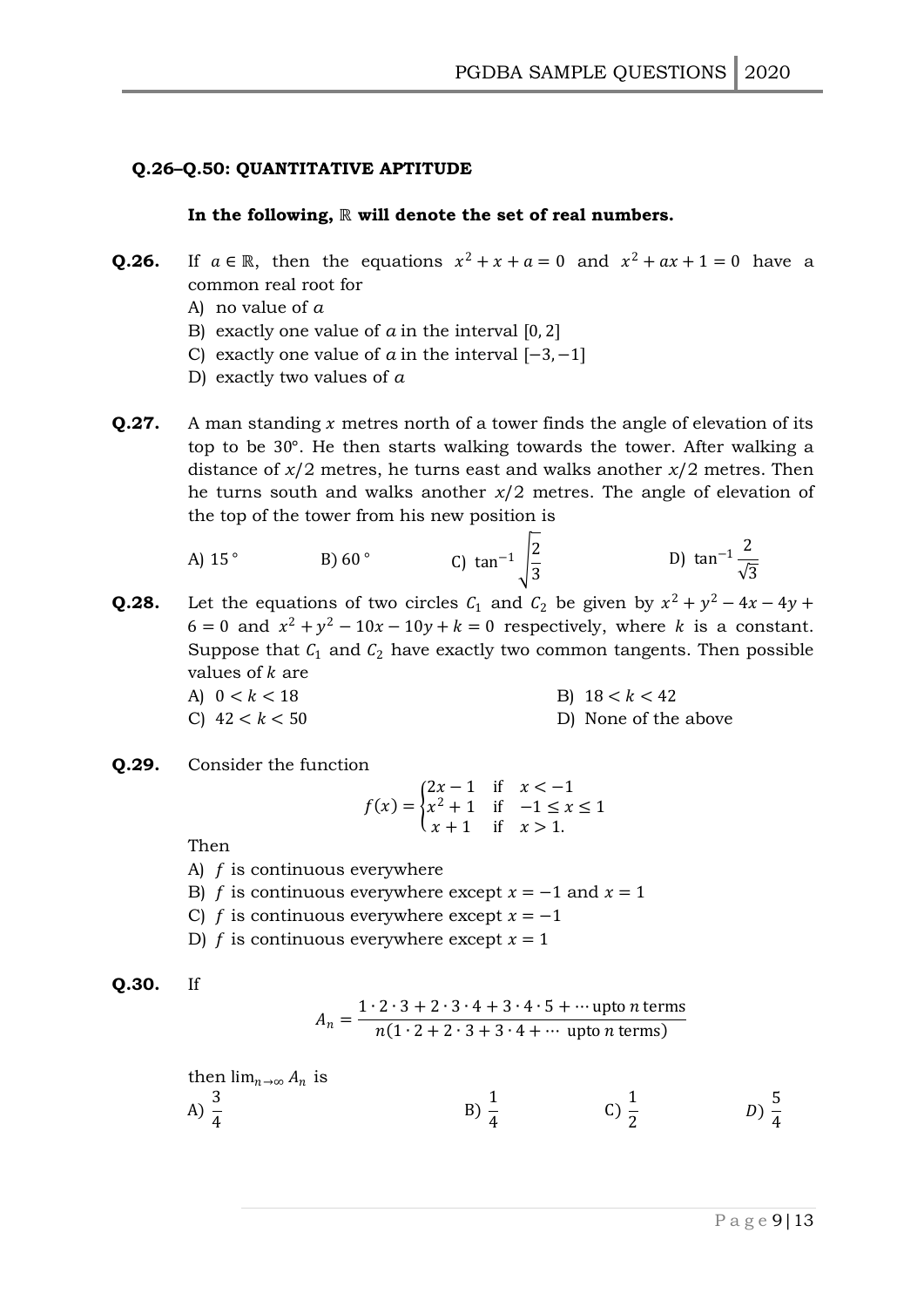| Q.31. | The sum of the first 50 terms of the series: $3 + 7 + 13 + 21 + 31 + 43 + \cdots$ is<br>A) $50 \times 870$                                                                                              | B) $50 \times 875$ |                                                                                                     | C) $50 \times 880$ D) $50 \times 885$                                    |                                                                         |
|-------|---------------------------------------------------------------------------------------------------------------------------------------------------------------------------------------------------------|--------------------|-----------------------------------------------------------------------------------------------------|--------------------------------------------------------------------------|-------------------------------------------------------------------------|
| Q.32. | The function $f: \mathbb{R} \to \mathbb{R}$ , defined by $f(x) = x^3 - 3x^2 + 6x - 5$ , is<br>A) one-to-one, but not onto<br>C) onto, but not one-to-one                                                |                    |                                                                                                     | B) one-to-one and onto<br>D) neither one-to-one nor onto                 |                                                                         |
| Q.33. | the word 'PROBABILITY' is                                                                                                                                                                               |                    |                                                                                                     |                                                                          | The number of distinct words that can be formed using the consonants of |
|       | A) 2520                                                                                                                                                                                                 |                    | B) 5040                                                                                             | C) $\frac{9!}{2!}$                                                       | D) $\frac{11!}{4}$                                                      |
| Q.34. | The area enclosed between the curves $y = 2x^2$ and $y = 6$ is<br>A) $2\sqrt{3}$                                                                                                                        | B) $4\sqrt{3}$     |                                                                                                     | C) $6\sqrt{3}$                                                           | D) $8\sqrt{3}$                                                          |
| Q.35. | The value of                                                                                                                                                                                            |                    | $\lim_{x\to 0}\frac{\sin(x^2)}{x\sin x}$                                                            |                                                                          |                                                                         |
|       |                                                                                                                                                                                                         |                    |                                                                                                     |                                                                          |                                                                         |
|       | is<br>A) 0                                                                                                                                                                                              | $B)$ 1             |                                                                                                     | $C$ ) 2                                                                  | $D) \infty$                                                             |
| Q.36. | The value of                                                                                                                                                                                            |                    | $\frac{30 \, C_1}{2} + \frac{30 \, C_3}{4} + \frac{30 \, C_5}{6} + \dots + \frac{30 \, C_{29}}{20}$ |                                                                          |                                                                         |
|       | is<br>A) $\frac{2^{31}}{30}$                                                                                                                                                                            |                    |                                                                                                     | B) $\frac{2^{30}}{31}$ C) $\frac{2^{31}-1}{31}$ D) $\frac{2^{30}-1}{31}$ |                                                                         |
| Q.37. | In the quadrilateral ABCD below, $\angle DAB = 90^{\circ}$ and $AB = 24$ cm, $BC = 40$<br>cm, $CD = 50$ cm and $AD = 18$ cm (The diagram is not drawn to scale).<br>Find the area of the quadrilateral. |                    |                                                                                                     |                                                                          |                                                                         |
|       |                                                                                                                                                                                                         |                    | в                                                                                                   | 24<br>A                                                                  |                                                                         |
|       |                                                                                                                                                                                                         |                    |                                                                                                     |                                                                          |                                                                         |
|       |                                                                                                                                                                                                         |                    |                                                                                                     | 18                                                                       |                                                                         |
|       | $1089$ cm <sup>2</sup><br>A)                                                                                                                                                                            | B) 914 $cm2$       | 50<br>C) $816 \text{ cm}^2$                                                                         | D                                                                        | D) 726 cm <sup>2</sup>                                                  |
| Q.38. | Let $x = \pi/40$ . Then the value of cot x cot 2x cot 3x $\cdots$ cot 19x is                                                                                                                            |                    |                                                                                                     |                                                                          |                                                                         |
|       | A) 1                                                                                                                                                                                                    |                    | $B$ ) $-1$                                                                                          | $C)$ 0                                                                   | $D) \infty$                                                             |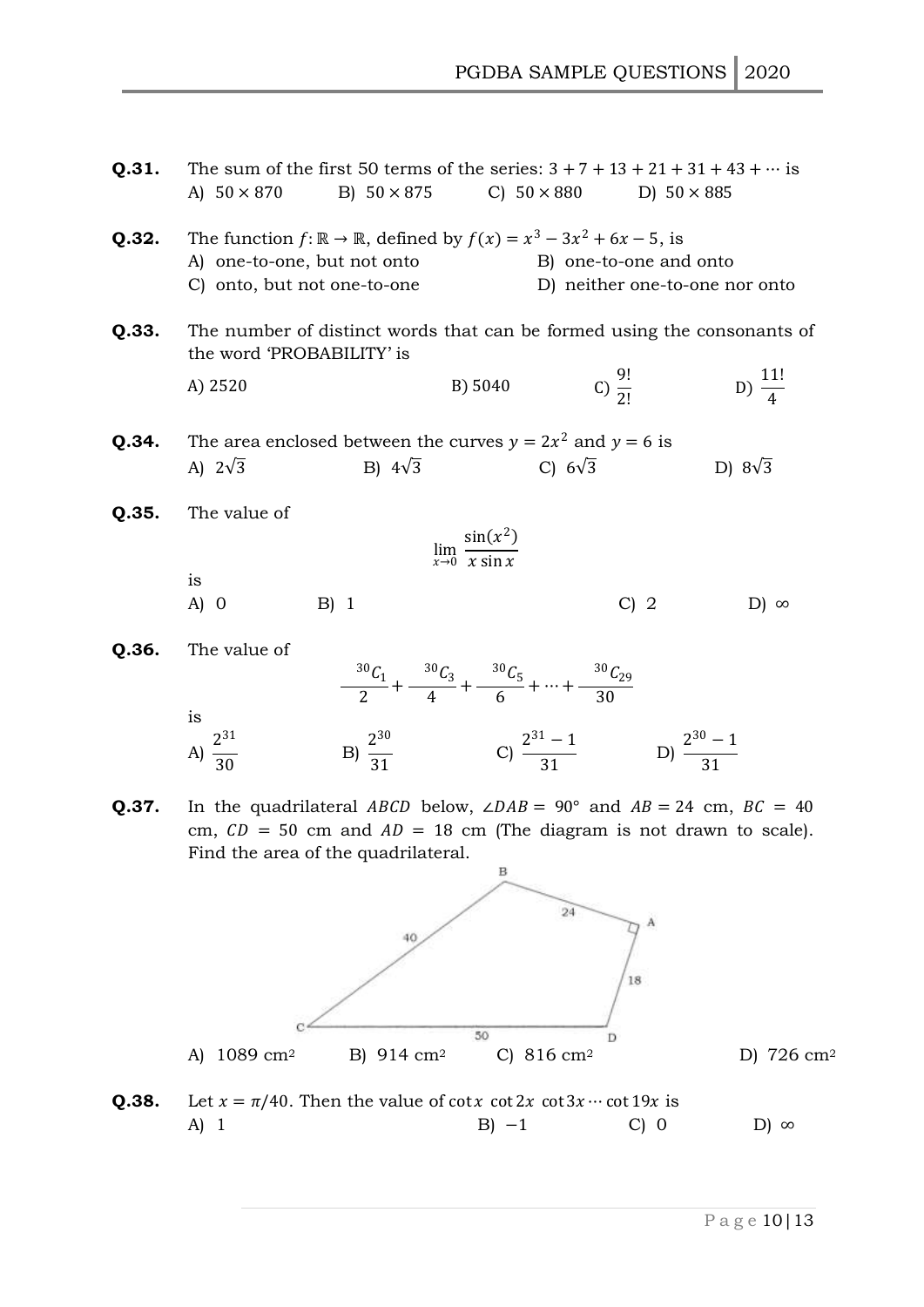**Q.39.** Consider the function:  $f(x) = |2 - |x - 1|$  for all  $x \in \mathbb{R}$ . Then the value of  $f'(-2) + f'(0) + f'(2) + f'(4)$  is A)  $-2$  B) 0 C) 1 D) 2

| Q.40. | Let                                                                                                                                                                                                                                                                                                                                                               |                                                                            |                                           |                            |  |  |
|-------|-------------------------------------------------------------------------------------------------------------------------------------------------------------------------------------------------------------------------------------------------------------------------------------------------------------------------------------------------------------------|----------------------------------------------------------------------------|-------------------------------------------|----------------------------|--|--|
|       |                                                                                                                                                                                                                                                                                                                                                                   | $P = \begin{bmatrix} a & b & 0 \\ -1 & 2 & 1 \\ 2 & -2 & -2 \end{bmatrix}$ |                                           |                            |  |  |
|       |                                                                                                                                                                                                                                                                                                                                                                   |                                                                            |                                           |                            |  |  |
|       | with $\det(P) = -2$ . Then the minor $M_{22}$ of P is<br>A) $-4$                                                                                                                                                                                                                                                                                                  |                                                                            | $B$ ) $-2$                                | $C$ ) 2<br>$D)$ 4          |  |  |
| Q.41. | If $\alpha$ and $\beta$ are two roots of the equation                                                                                                                                                                                                                                                                                                             | $x^2 + x + 1 = 0$ ,                                                        |                                           |                            |  |  |
|       | then the value of $\alpha^{2017}+\beta^{2017}$ is<br>B) 1<br>$A)$ O                                                                                                                                                                                                                                                                                               | $C$ ) $-1$                                                                 |                                           | D) 2                       |  |  |
| Q.42. | The number of different solutions $(x, y, z)$ of the equation $x + y + z = 10$ ,<br>where $x, y$ and z are positive integers, is                                                                                                                                                                                                                                  |                                                                            |                                           |                            |  |  |
|       | A) 36                                                                                                                                                                                                                                                                                                                                                             | B) 121                                                                     | $C$ ) 990                                 | D) 75                      |  |  |
| Q.43. | The equation $x^2 - y^2 = 2y + 1$ represents a<br>A) parabola<br>C) point                                                                                                                                                                                                                                                                                         |                                                                            | B) hyperbola<br>D) pair of straight lines |                            |  |  |
| Q.44. | There are 100 students in a class. In an examination, 50 of them failed in<br>Mathematics, 45 failed in Physics and 40 failed in Biology. 32 failed in<br>exactly two of the three subjects. Only one student passed in all the<br>subjects. The number of students failing in all the three subjects is<br>A) 12<br>$B)$ 4<br>D) cannot be determined<br>$C$ ) 2 |                                                                            |                                           |                            |  |  |
| Q.45. | The point R (4, 10) lies on the curve $C: y = x^2 - 6x + 18$ . The tangent and<br>normal to $C$ at $R$ meets the Y-axis at points $P$ and $Q$ respectively. A circle<br>passes through the points $P$ , $Q$ and $R$ . The radius of this circle is<br>A) 3 B) 4 C) 5 D) 6                                                                                         |                                                                            |                                           |                            |  |  |
| Q.46. | An equilateral triangle, having each side as $a$ , has its corners cut away so<br>as to form a regular hexagon. The area of the hexagon is                                                                                                                                                                                                                        |                                                                            |                                           |                            |  |  |
|       | A) $\frac{\sqrt{3}a^2}{6}$                                                                                                                                                                                                                                                                                                                                        | B) $\frac{2\sqrt{3}a^2}{2}$                                                | C) $\frac{\sqrt{3a^2}}{12}$               | D) $\frac{\sqrt{3}a^2}{4}$ |  |  |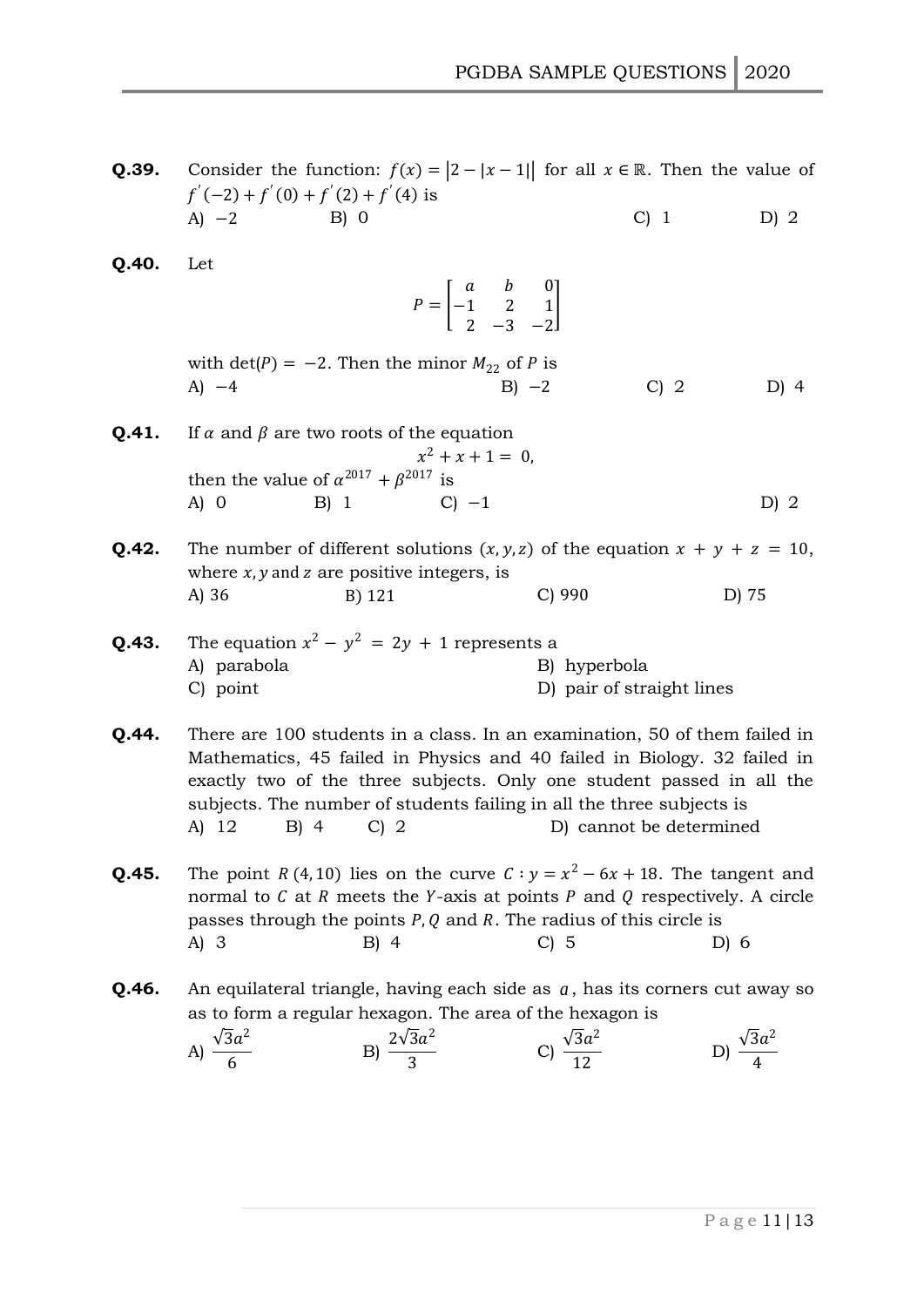- **Q.47.** Let  $f(x) = a_0 + a_1|x| + a_2|x|^2 + a_3|x|^3$ , where  $a_0, a_1, a_2$  and  $a_3$  are constants. Which of the following statements is correct?
	- A)  $f(x)$  is differentiable at  $x = 0$  for any choice of  $a_0, a_1, a_2$  and  $a_3$
	- B)  $f(x)$  is not differentiable at  $x = 0$  for any choice of  $a_0, a_1, a_2$  and  $a_3$
	- C) If  $f(x)$  is differentiable at  $x = 0$ , then  $a_1 = 0$
	- D) If  $f(x)$  is differentiable at  $x = 0$ , then  $a_1 = 0$  and  $a_3 = 0$

$$
Q.48. \quad \text{If}
$$

- $P = |$  $a \quad b \quad c$  $x \quad y \quad z$  $p \ q \ r$ | and  $Q =$  |  $-x$  a  $-p$  $y - b q$  $z - c$  r  $\overline{\phantom{a}}$ then A)  $det(P) = det(Q)$  B)  $det(P) = 2det(Q)$ C)  $2det(P) = det(Q)$  D)  $det(P) = -det(Q)$
- **Q.49.** Let  $S = \{1, 2, ..., 100\}$ . The number of nonempty subsets T of S such that the product of numbers in T is even is A)  $2^{50}(2^{50} - 1)$  B) 2  $100 - 1$  C)  $2^{50} - 1$  D) 2 D)  $2^{51} - 1$
- **Q.50.** What is the sum of the interior angles at the vertices of a 5-pointed star as shown below? The star need not have sides of the same length.



A) 120° B) 180°

C) 540° D) depends on the sides of the star.